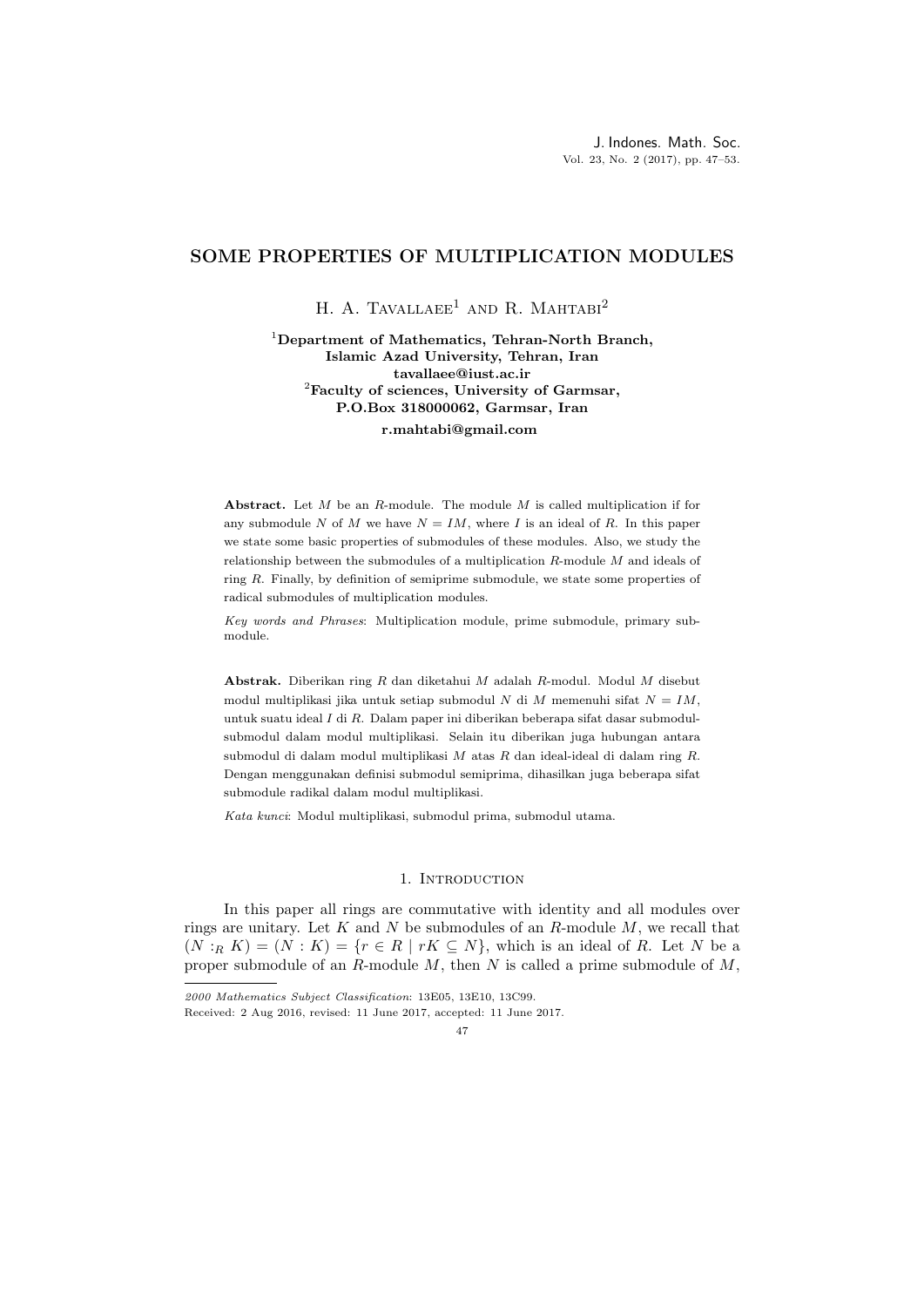if for every  $r \in R$ ,  $x \in M$ ;  $rx \in N$  we have  $x \in N$  or  $r \in (N : M)$ . In such a case  $p = (N : M)$  is a prime ideal of R and N is said to be p-prime. The set of all prime submodules of M is denoted by  $Spec(M)$  and for a submodule N of M,  $rad(N) = \bigcap_{L \in Spec(M), N \subseteq L} L$ . If no prime submodule of M contains N, we write  $rad(N) = M$ . Also the set of all maximal submodules of M is denoted by  $Max(M)$ and  $RadM = \bigcap_{P \in Max(M)} P$ . Also we recall that if I is an ideal of a ring R, then radical of *I*, i.e.,  $r(I)$  is defined as  $\{r \in R \mid \exists k \in \mathbb{N} : r^k \in I\}$ . Now, let  $\underline{a}$  be an ideal of a ring R and  $\underline{a} = \bigcap_{i=1}^{l} q_i$ , where  $r(q_i) = p_i$  is a normal primary decomposition of <u>a</u>, then  $ass(\underline{a}) = \{p_1, ..., p_l\}.$ 

An  $R$ -module  $M$  is called a multiplication module if for every submodule  $N$  of M there exists an ideal I of R such that  $N = IM$ . It can be shown that  $N = (N : M)M$ .

## 2. Definitions and Results

**Lemma 2.1.** Let R be a non-trivial ring and let M be a multiplication R-module. Then  $IM \neq M$  for any proper ideal I of R.

PROOF. Let  $I$  be an arbitrary proper ideal of  $R$ , then there exists a maximal ideal <u>m</u> of R such that  $I \subseteq \underline{m}$ . We remind that  $R_{\underline{m}} = S^{-1}R$  and  $M_{\underline{m}} = S^{-1}M$  are quotient ring of R and quotient module respectively where  $S = R - m$ .

We show that  $\underline{m}M \neq M$ . By [1, Lemma 2(i)],  $M_{\underline{m}}$  is a multiplication  $R_{\underline{m}}$ -module and also by [3, Theorem 2.5],  $\left(\underline{m}R_{\underline{m}}\right)M_{\underline{m}}$  is the only maximal submodule of  $M_{\underline{m}}$ . Thus  $(\underline{m}R_{\underline{m}})M_{\underline{m}} = (\underline{m}M)_{\underline{m}} \neq M_{\underline{m}}$  and hence  $((\underline{m}M)_{\underline{m}} : M_{\underline{m}}) = \underline{m}R_{\underline{m}}$ . Therefore  $mM \neq M$ .

Now since  $IM \subseteq mM \neq M$ , therefore  $IM \neq M$  for every proper ideal I of R.

**Lemma 2.2.** Let M be a multiplication R-module, then  $pM \in Spec(M)$  and  $(pM :$  $M$ ) = p for every (0)  $\neq p \in Spec(R)$ .

PROOF. Let M be a multiplication R-module and let  $(0) \neq p \in Spec(R)$  be arbitrary. By Lemma 2.1,  $pM \neq M$ . We show that  $(pM : M) = p$ . Let  $r \in (pM : M)$  be arbitrary then  $rM \subseteq pM$  and hence we have:

$$
(rM)_p \subseteq (pM)_p \Longrightarrow \frac{r}{1}M_p \subseteq (pM)_p \Longrightarrow \frac{r}{1} \in ((pM)_p : M_p).
$$

But by [1, Lemma 2(i)],  $M_p$  is a multiplication  $R_p$ -module and by [3, Theorem 2.5],  $(pM)_p$  is the only maximal submodule of  $M_p$  and so  $((pM)_p : M_p) = pR_p$ . Thus  $r \in p$  and hence  $(pM : M) = p$ .

Now by [2, Corollary 2],  $pM$  is a primary submodule of M and also by [5, Proposition 1],  $pM \in Spec(M)$ . The proof is now completed.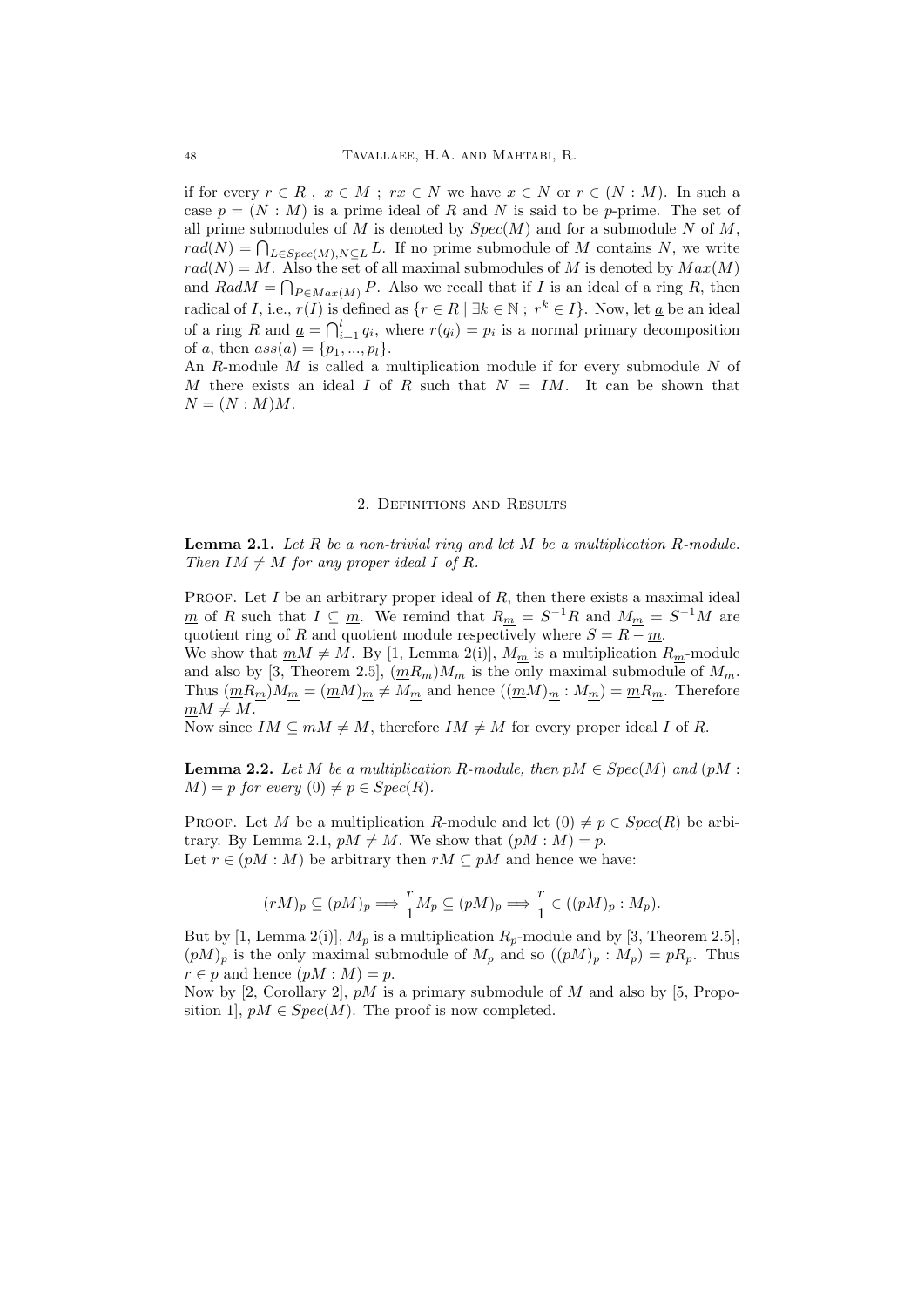**Corollary 2.3.** Let R be an arbitrary ring and let M be a multiplication R-module. Then there exists a bijection between non-zero prime ideals of  $R$  and non-zero prime submodules of M.

PROOF. We show that for every  $N \in Spec(M)$ ,  $N = pM$  where  $p \in Spec(R)$ . First, we show that, if  $M$  is a multiplication  $R$ -module and  $N$  is a submodule of M, then  $N = (N : M)M$ . Since M is a multiplication R-module, hence there exists an ideal I of R such that  $N = IM$ . From this, we have  $I \subseteq (N : M)$ , and  $N = IM \subseteq (N : M)M \subseteq N$ , hence  $N = (N : M)M$ . Second, let  $N \in Spec(M)$ . Since M is a multiplication R-module,  $N = (N : M)M$  and by [5, Proposition 1],  $(N : M) \in Spec(R)$ .

Now we define  $\psi$ :  $Spec(M) \longrightarrow Spec(R)$  by  $\psi(pM) = (pM : M)$  for any non-zero prime ideal p of R. Clearly  $\psi$  is well defined and by Lemma 2.2,  $\psi$  is a bijection.

**Proposition 2.4.** Let M be a faithful multiplication R-module. Then every proper direct summand of M is prime. Hence M is indecomposable.

PROOF. By  $[3, \text{ Lemma } 4.1], M$  is torsion-free and by  $[5, \text{ Result } 1],$  every direct summand of  $M$  is a prime submodule.

Now we show that M is indecomposable. If  $M = M_1 \oplus M_2$  where  $M_1, M_2 \neq 0$  then by the current form of the proposition,  $M_1$  is a p-prime for some ideal p of R. Thus  $M_1 = pM = pM_1 \oplus pM_2$ . Hence  $pM_2 = 0$ . Since M is torsion-free and  $M_2 \neq 0$ , we have  $p = (0)$  and hence  $M_1 = 0$ , a contradiction.

Proposition 2.5. Let M be a multiplication R-module. Then for every submodule IM of M, if  $IM \subseteq pM$  where  $p \in Spec(R)$ , then  $I \subseteq p$ .

PROOF. Let  $IM \subseteq pM$  for  $I \triangleleft R$  and  $p \in Spec(R)$ . Since  $I \subseteq (IM : M) \subseteq (pM : M)$ M), then by Lemma 2.2,  $I \subseteq p$ .

**Corollary 2.6.** If M is a faithful multiplication R-module then M is finitely generated.

PROOF. Since M is a multiplication R-module, hence by Lemma 2.1,  $M \neq IM$  for every proper ideal of I of R. Now, since M is a faithful multiplication R-module, then by [3, Theorem 3.1 part (i), (iv)],  $M$  is finitely generated.

**Corollary 2.7.** Let  $M$  be a faithful multiplication  $R$ -module. Then for every ideal I of R,  $(IM : M) = I$ .

PROOF. Let  $M$  is a faithful multiplication  $R$ -module, then by Corollary 2.6,  $M$  is a finitely generated R-module. Now, let  $(IM : M) = q$  where I and q be ideals of R. Since  $(IM : M) = q$ ,  $qM \subseteq IM$  and by [3, Theorem 3.1 part (ii)],  $q \subseteq I$ . Now, since  $I \subseteq (IM : M) = q$ , therefore  $I = (IM : M)$ .

**Lemma 2.8.** If M is a faithful multiplication R-module. Then there exists a bijection between ideals of R and submodules of M.

PROOF. Since  $M$  is a multiplication  $R$ -module, hence for every submodule  $N$  of M there exists an ideal I of R such that  $N = IM$  and by Corollary 2.7,  $(N : M)$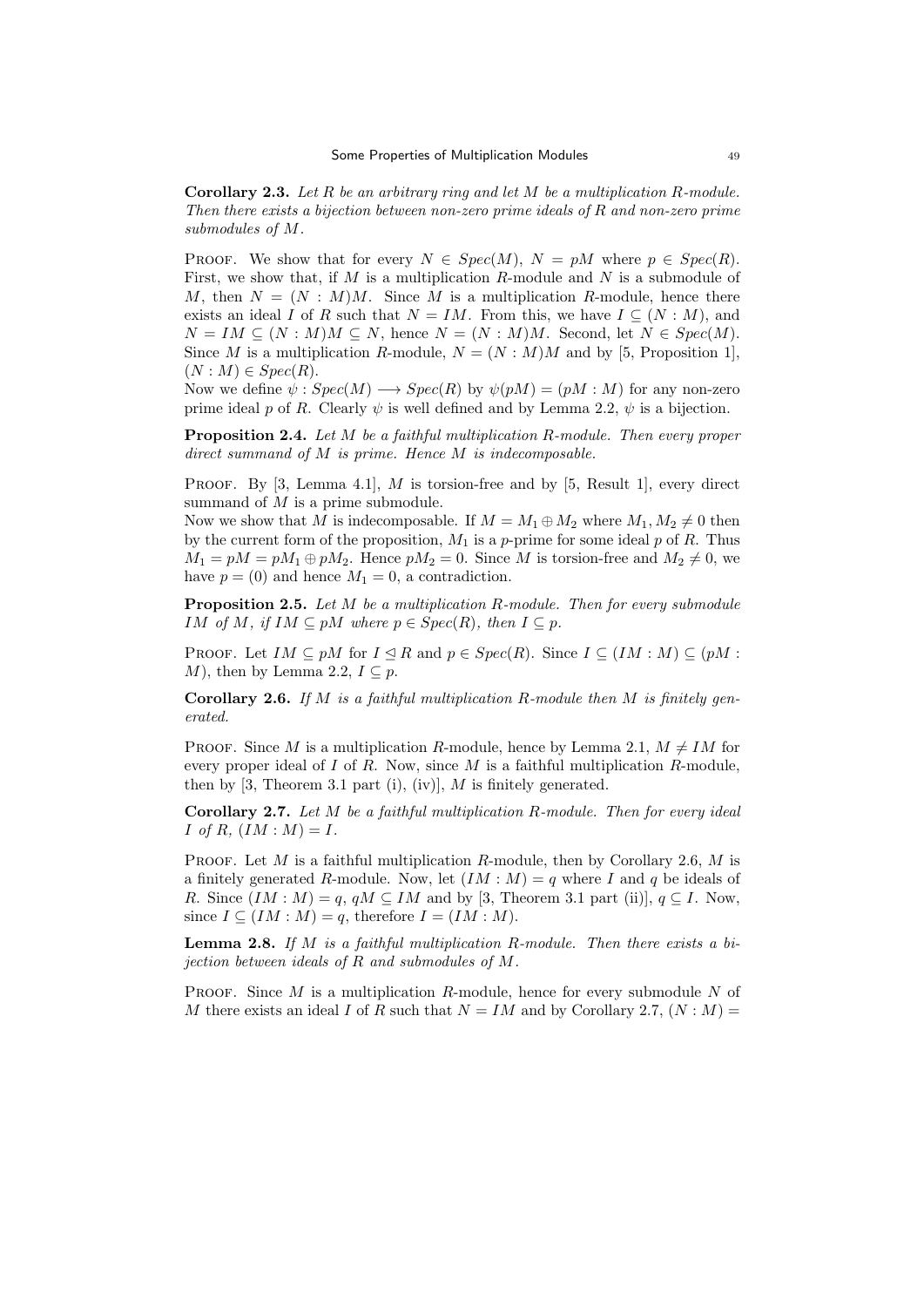$(IM : M) = I$ . Now we define  $\psi : M \longrightarrow R$  by  $\psi(IM) = (IM : M)$  for any ideal I of R. Obviously  $\psi$  is well defined and also  $\psi$  is an epimorphism. Now let  $N_1, N_2$  be submodules of M, then there exist  $I_1, I_2 \leq R$  such that  $N_1 = I_1M$  and  $N_2 = I_2M$ . If  $\psi(N_1) = \psi(N_2)$  then  $(I_1M : M) = (I_2M : M)$  and by Corollary 2.7,  $I_1 = I_2$ . Therefore  $\psi$  is a bijection.

Corollary 2.9. Let M be a Noetherian multiplication R-module. Then R satisfies the ascending chain condition on prime ideals.

PROOF. Let  $p_1 \subseteq p_2 \subseteq p_3 \subseteq ...$  be an ascending chain of prime ideals of R. Then  $p_1M \subseteq p_2M \subseteq p_3M \subseteq \dots$  But, M is a Noetherian R-module, hence there exists submodule (by [3, Theorem 2.5 part (i)], specially a maximal submodule ) N of M such that  $p_1M \subseteq p_2M \subseteq p_3M \subseteq ... \subseteq N$ . But M is a multiplication R-module, hence by  $[3,$  Theorem 2.5 part (ii)], there exists a maximal ideal  $m$  of R such that  $N = mM$ . So we have  $p_1M \subseteq p_2M \subseteq p_3M \subseteq ... \subseteq mM$  and hence  $(p_1M : M) \subseteq (p_2M : M) \subseteq (p_3M : M) \subseteq ... \subseteq (mM : M)$ . Now by Lemma 2.2,  $p_1 \subseteq p_2 \subseteq p_3 \subseteq ... \subseteq \underline{m}$ . The proof is now completed.

**Corollary 2.10.** Let R be an arbitrary ring and let M be a multiplication  $R$ module. Then  $Ann_R(M) \subseteq p$  for each  $(0) \neq p \in Spec(R)$ .

PROOF. By the Lemma 2.2,  $pM \in Spec(M)$  for every  $(0) \neq p \in Spec(R)$ . Therefore by [3, Corollary 2.11 part (i), (iii)],  $Ann_R(M) \subseteq p$ .

We recall that in the following lemma  $J(R)$  and  $n_R$  denote the Jacobson radical and nilradical of R, respectively.

**Lemma 2.11.** Let R be a ring and M a multiplication R-module. Then  $\bigcap_{\lambda \in \Lambda} (p_{\lambda}M)$  =  $(\bigcap_{\lambda \in \Lambda} p_{\lambda})M$  for any non-empty collection of non-zero prime ideals  $p_{\lambda}$   $(\lambda \in \Lambda)$  of R. Also if R is a ring which is not an integral domain then  $\bigcap_{0 \neq P \in Spec(M)} P = \underline{n}_R M$ and  $RadM = J(R)M$ .

PROOF. Let M be a multiplication R-module and let  $p_{\lambda}$  ( $\lambda \in \Lambda$ ) be any non-empty collection of non-zero prime ideals of R. By [3, Corollary 1.7],  $\bigcap_{\lambda \in \Lambda} (p_{\lambda}M)$ CONSECTION OF HOT-ZELO PHINE RIGISS OF THE BY LOT BOYS COLORED 1.1, THE  $\lambda \in \Lambda(p_{\lambda}M)$ <br>  $(\bigcap_{\lambda \in \Lambda} [p_{\lambda} + Ann_R(M)]\big)M$ . But by Corollary 2.10,  $\bigcap_{\lambda \in \Lambda} (p_{\lambda}M) = (\bigcap_{\lambda \in \Lambda} p_{\lambda})M$ . By Lemma 2.2,  $\bigcap_{0 \neq P \in Spec(M)} P = \bigcap_{0 \neq P \in Spec(R)} (pM)$  and also by above we have  $\bigcap_{(0)\neq p\in Spec(R)}(pM) = \underline{n}_RM$ . So  $\bigcap_{0\neq P\in Spec(M)} P = \underline{n}_RM$ . Also by Lemma 2.2,  $RadM = \bigcap_{m \in Max(R)} (mM)$  and by above  $\bigcap_{m \in Max(R)} mM = J(R)M$ . Hence  $RadM = J(\overline{R})M.$ 

**Lemma 2.12.** Let R be a ring and M a multiplication R-module. Let IM be an arbitrary non-zero proper submodule of M for some ideal I of R. Then  $rad(IM)$  =  $(radI)M$  and  $(radIM) : M) = radI$ , where  $radI = r(I)$ .

PROOF. It is easy to show that  $rad(IM) = \bigcap_{p \in v(I)} (pM)$  (we recall that  $v(I) =$  ${p \in Spec(R) | I \subseteq p}$ . By Lemma 2.11,  $rad(IM) = (radI)M$  and consequently  $(radIM): M) = radI.$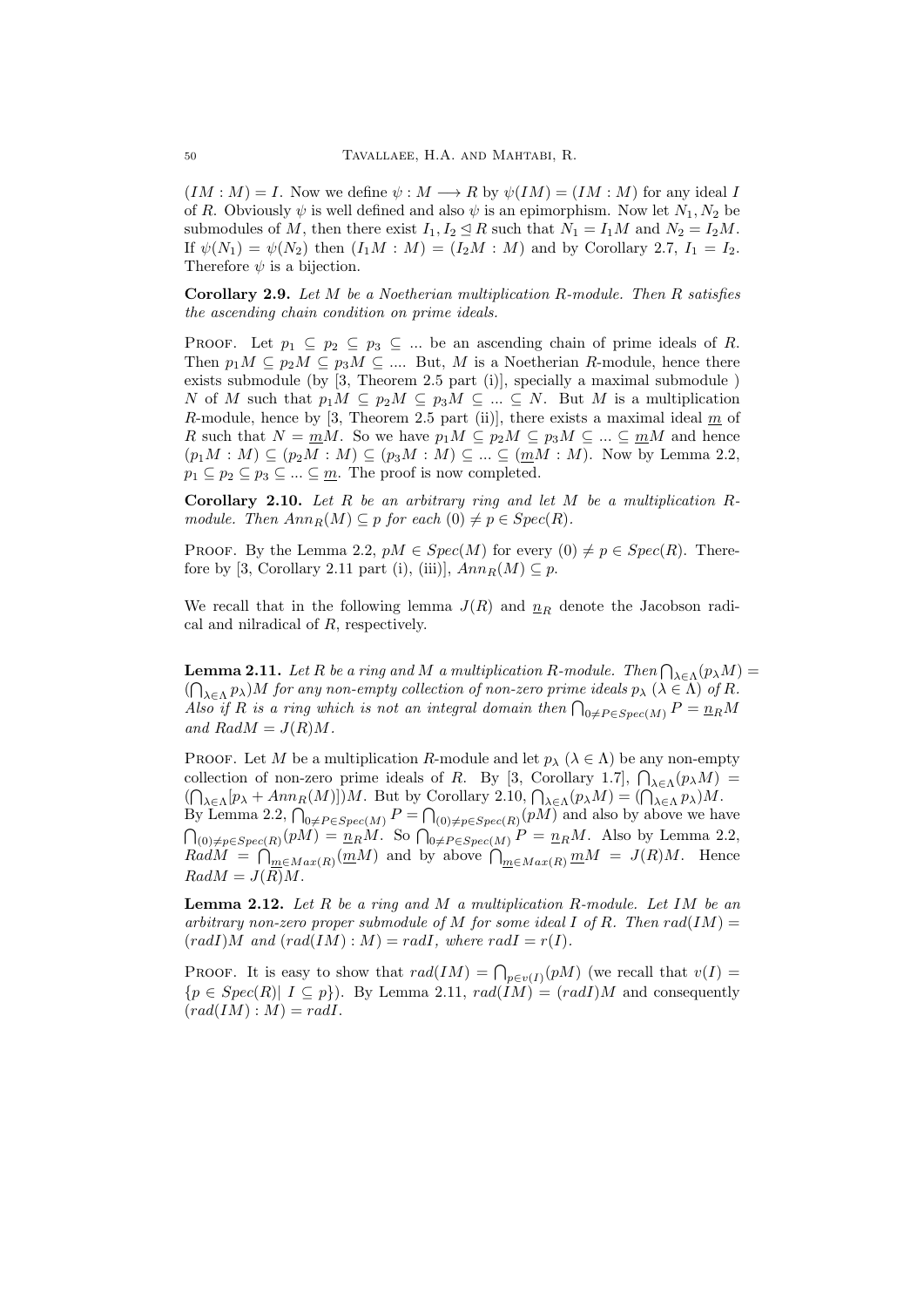We recall the following definition from [6].

**Definition 2.13.** A proper submodule N of an R-module M is said to be semiprime in M, if for every ideal I of R and every submodule K of M,  $I^2K \subseteq N$  implies that  $IK \subseteq N$ . Note that since the ring R is an R-module by itself, a proper ideal I of R is semiprime if for every ideals J and K of R,  $J^2K \subseteq I$  implies that  $JK \subseteq I$ .

**Definition 2.14.** There exists another definition of semiprime submodules in  $\vert 4 \vert$ as follows:

A proper submodule N of the R-module M is semiprime if whenever  $r^k m \in N$  for some  $r \in R$ ,  $m \in M$  and positive integer k, then  $rm \in N$ .

By [7, Remark 2.6], we see that this definition is equivalent to Definition 2.13.

**Definition 2.15.** Let M be an R-module and  $N \leq M$ . The envelope of the submodule N is denoted by  $E_M(N)$  or simply by  $E(N)$  and is defined as  $E(N) = \{x \in$  $M \mid \exists r \in R, a \in M; x = ra \text{ and } r^n a \in N \text{ for some positive integer } n$ .

The envelope of a submodule is not a submodule in general.

Let M be an R-module and  $N \leq M$ . If there exists a semiprime submodule of M which contains  $N$ , then the intersection of all semiprime submodules containing  $N$ is called *semi-radical* of N and is denoted by  $S - rad_MN$ , or simply  $S - radN$ . If there is no semiprime submodule containing N, then we define  $S - radN = M$ , in particular  $S - radM = M$ .

We say that M satisfies the radical formula, or M (s.t.r.f) if for every  $N \leq M$ , rad $N = \langle E(N) \rangle$ . Also we say that M satisfies the semi-radical formula, or M (s.t.s.r.f) if for every  $N \leq M$ ,  $S - radN = \langle E(N) \rangle$ . Now let  $x \in E(N)$  and P be a semiprime submodule of M containing N. Then  $x = ra$  for some  $r \in R$ ,  $a \in M$ and for some positive integer  $n, r^n a \in N$ . But  $r^n a \in P$  and since P is semiprime we have  $ra \in P$ . Hence  $E(N) \subseteq P$ . We see that  $E(N) \subseteq \bigcap P$  (P is a semiprime submodule containing N). So  $\langle E(N) \rangle \subseteq S - radN$ . On the other hand, since every prime submodule of M is clearly semiprime, we have  $S - radN \subseteq radN$ . We conclude that  $\langle E(N) \rangle \subseteq S - radN \subseteq radN$  and as a result if M (s.t.r.f) then it is also  $(s.t.s.r.f)$ .

**Lemma 2.16.** Let  $R$  be a ring and let  $M$  be a multiplication  $R$ -module. Then every proper submodule of M is a radical submodule, i.e.,  $radN = N$ .

PROOF. By [3, Theorem 2.12],  $radN = rad(N : M)M$ . But  $rad(N : M)M \subseteq$  $\langle E(N) \rangle \subseteq radN$ , hence M (s.t.r.f) and so (s.t.s.r.f). Then  $\langle E(N) \rangle = S - radN =$ radN for every proper submodule N of M. But by [6, Proposition 4.1],  $S-ra dN =$ N and therefore  $radN = N$ .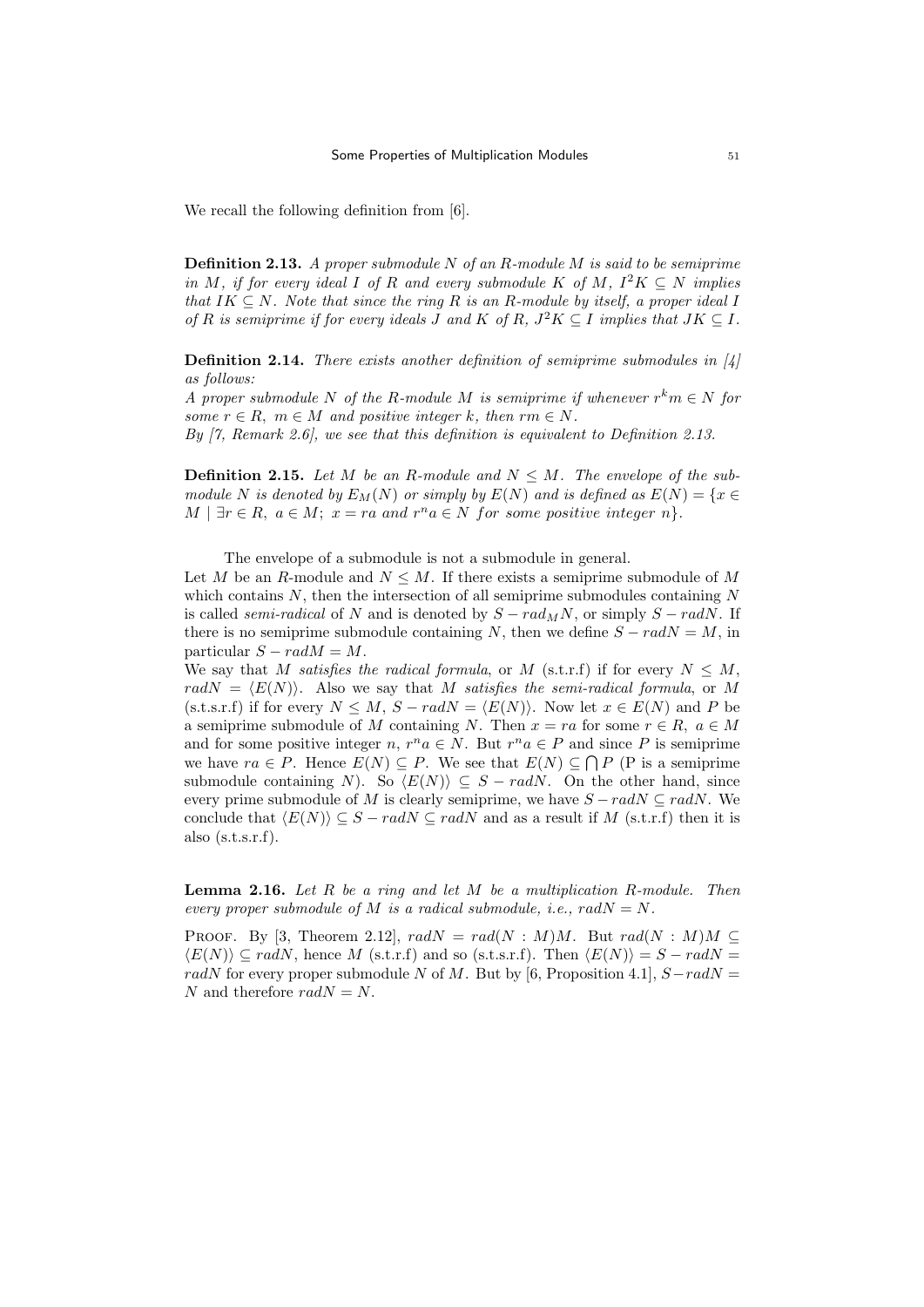Corollary 2.17. Let R and M and IM be as in Lemma 2.12. Then  $IM =$  $(radI)M.$ 

PROOF. Let M be a multiplication R-module and  $IM$  be an arbitrary non-zero proper submodule of M for some ideal I of R. By Lemma 2.12,  $rad(IM)$  =  $(radI)M$  and by Lemma 2.16,  $rad(IM) = IM$ . Therefore  $IM = (radI)M$ .

**Theorem 2.18.** Let  $R$  be a ring and let  $M$  be a multiplication  $R$ -module. Then N is a primary submodule of  $M$  if and only if it is a prime submodule of  $M$ .

PROOF.  $\Leftarrow$ . It is clear.

 $\implies$ . Let M be a multiplication R-module and let N be an arbitrary primary submodule of M. Then by [2, Corollary 2], there exists a primary ideal  $q \ (radq = p)$ of R such that  $N = qM$ .

But by Lemma 2.16 and Corollary 2.17,  $qM = (radq)M = pM$ . Therefore the proof is now completed.

**Corollary 2.19.** Let  $R$  be a ring which satisfies ascending chain condition on semiprime ideals and let  $M$  be a multiplication  $R$ -module. Then  $M$  is a Noetherian R-module.

PROOF. Let M be a multiplication R-module. Then M (s.t.r.f) and hence (s.t.s.r.f). Thus by [6, Proposition 4.1], every proper submodule of  $M$  is a semiprime submodule of M. Now, let  $I_1M \subseteq I_2M \subseteq I_3M \subseteq ...$  where  $I_i$  are ideals of R be ascending chain of submodules of M. Then  $(I_1M : M) \subseteq (I_2M : M) \subseteq (I_3M : M) \subseteq ...$  But by [6, Proposition 2.3(ii)],  $(N : M)$  is a semiprime ideal of R for any semiprime submodule N of M, hence by assumption there exists  $n \in \mathbb{N}$  such that  $(I_nM)$ :  $M = (I_{n+k}M : M)$  for each  $k \in \mathbb{N}$ . But then  $(I_nM : M)M = (I_{n+k}M : M)M$  and so  $I_nM = I_{n+k}M$ . Therefore M is a Noetherian R-module.

It should be noted that the above results (Lemma 2.16, Corollary 2.17, Theorem 2.18, Corollary 2.19) they are not necessarily true if  $M = R$ , the ring itself. Because according to [6, Theorem 4.4],  $R$  (s.t.s.r.f) if we have one of the following. (i) For every free R-module  $F$ ,  $F$  (s.t.s.r.f). (ii) For every faithful R-module B, B (s.t.s.r.f).

Acknowledgement. The authors would like to thank the referee for his/her careful reading and very useful comments and suggestions which improved the final version of this paper.

## **REFERENCES**

[1] Barnard, A., "Multiplication modules", *J. Algebra*, **71:1**(1981), 174-178.